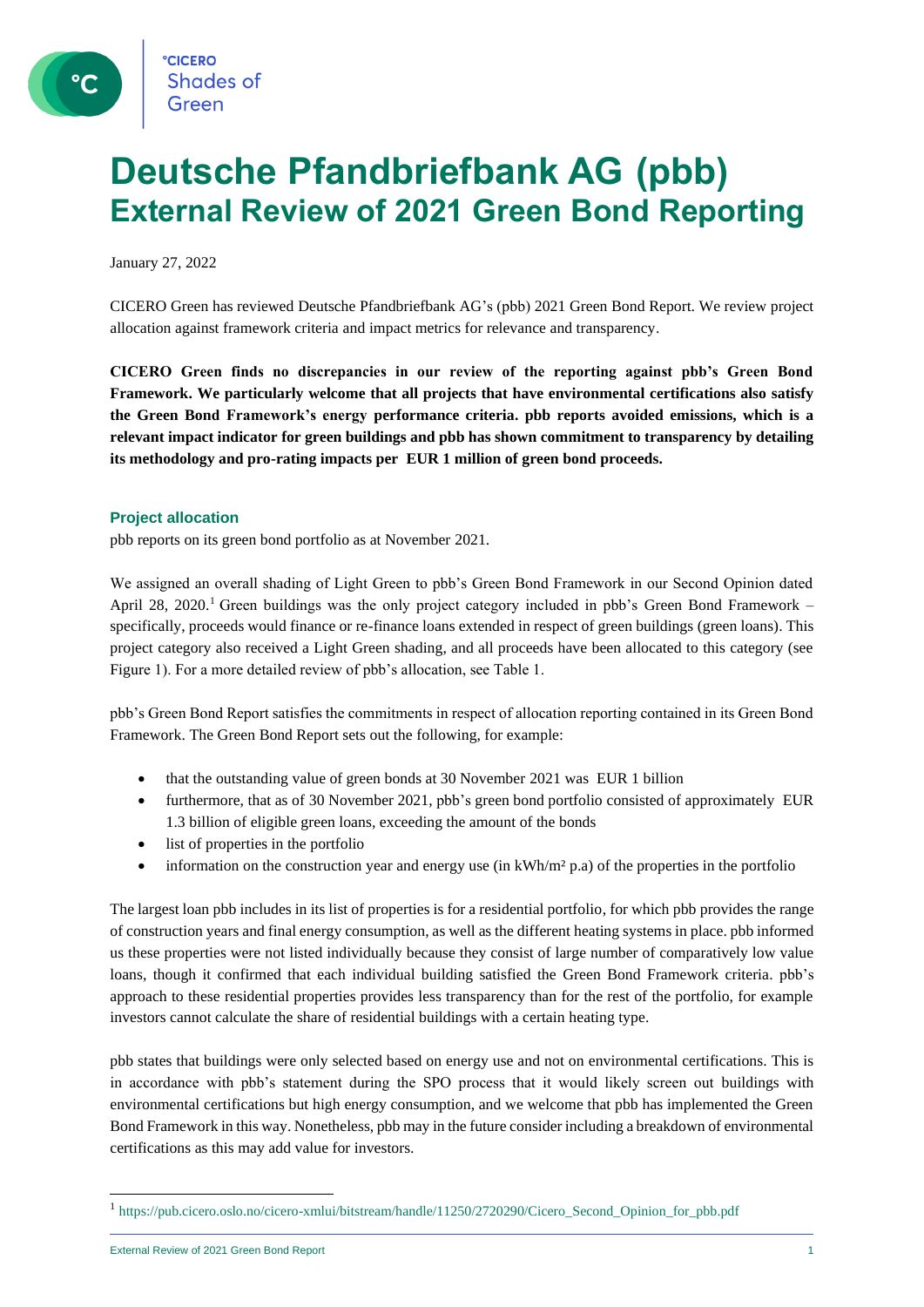During the SPO process, pbb informed us it would report on the share of the buildings' individual heating types. This has also been included in the Green Bond Report, which states whether buildings have 'natural gas', 'electricity' or 'near and long distance'<sup>2</sup> heating respectively. pbb has separately confirmed that no buildings with oil heating systems are included in the portfolio, in accordance with the commitment it made in this respect during the SPO process.

pbb informs us that the selection process was carried out as described in its Green Bond Framework and no property has had to be retroactively removed from the portfolio.



Figure 1: Allocation by SPO Shade of Green. Allocation by SPO Shade of Green. Shading is based on evaluation at time of issuance and does not reflect ex-post project verification.

#### **Impact metrics**

Impacts are reported on the green bond portfolio as at November 2021, and pbb sets out estimated impact for a one year period.

In its Green Bond Report, pbb reports estimated annual reduced/avoided GHG emissions in tons  $CO_2e$  – this is an example indicator given in its Green Bond Framework and commonly used for green buildings. This is reported on a portfolio level, though pbb calculates this on a line-by-line basis. pbb has furthermore pro-rated the impacts: firstly by pbb's overall financing share, and secondly by calculating the impact per EUR 1 million of green bond proceeds.

While annual reduced/avoided emissions is a relevant metric, there is always uncertainty around emissions data and especially avoided emissions where there are less developed guidelines. To this end, we welcome that pbb sets out in detail its methodology for calculating reduced/avoided emissions, including information on benchmarks. The use of local baselines is welcome given the different jurisdictions and types of buildings within the portfolio. Nonetheless, investors should be aware of the uncertainty in all such calculations.

The inclusion of metrics commonly used for green bond reporting allows investors to better compare across issuances in the same sectors. Investors should, however, use caution when making these comparisons as methodologies, assumptions and baselines are typically not uniform.

 $2$  i.e. district heating.

External Review of 2021 Green Bond Report 2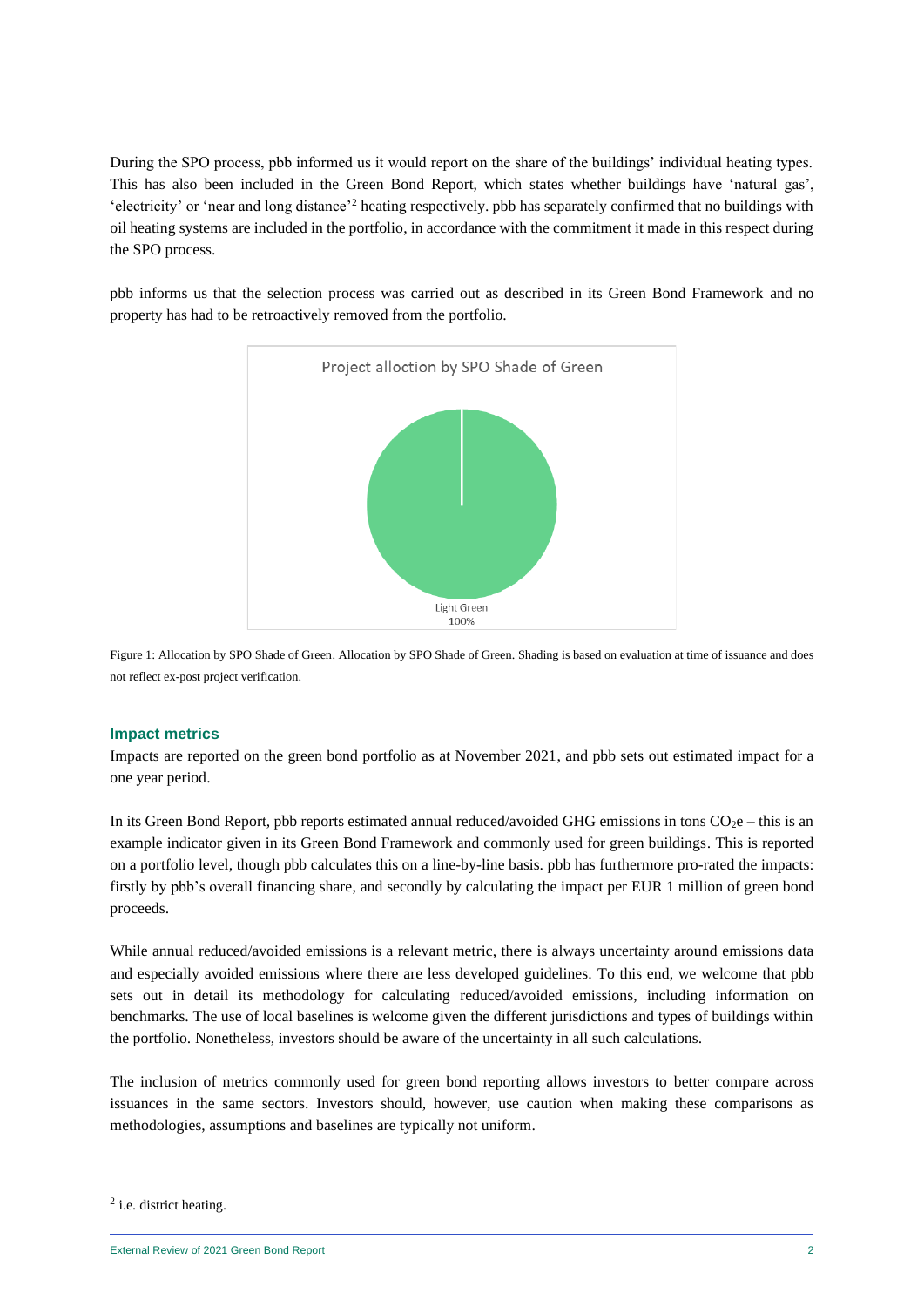#### **Alignment with principles for impact reporting**

CICERO Green reviews the impact report against the ICMA Handbook, Harmonized Framework for Impact Reporting (the Handbook). <sup>3</sup> We find that the report is aligned with these guidelines and the recommendations relevant to it. For example, pbb is transparent on the period for including projects in the portfolio and the value of the assets allocated green bond portfolio. In respect of impacts, pbb uses an indicator contained in the Handbook and follows the Handbook's recommendation of pro-rating portfolio impacts.

#### **Terms**

CICERO Shades of Green provides a review of pbb's annual reporting based on documentation provided by pbb and information gathered during teleconferences and e-mail correspondence with pbb. pbb is solely responsible for providing accurate information. All financial aspects of the sustainable finance reporting - including the financial performance of the bond and the value of any investments in the bond - are outside of our scope, as are general governance issues such as corruption and misuse of funds. CICERO Shades of Green does not validate nor certify the existence of the projects financed and does not validate nor certify the climate effects of the projects. Our objective has been to provide an assessment of the extent to which the bond has met the allocation and reporting criteria established in pbb's 2020 Green Bond Framework. The review is intended to inform pbb management, investors and other interested stakeholders and has been made based on the information provided to us. CICERO Shades of Green cannot be held liable if estimates, findings, opinions or conclusions are incorrect. Our review does not follow verification or assurance standards and we can therefore not provide assurance that the information presented does not contain material discrepancies.

<sup>3</sup> https://www.icmagroup.org/assets/documents/Sustainable-finance/2021-updates/Handbook-Harmonised-Framework-for-Impact-Reporting-June-2021-100621.pdf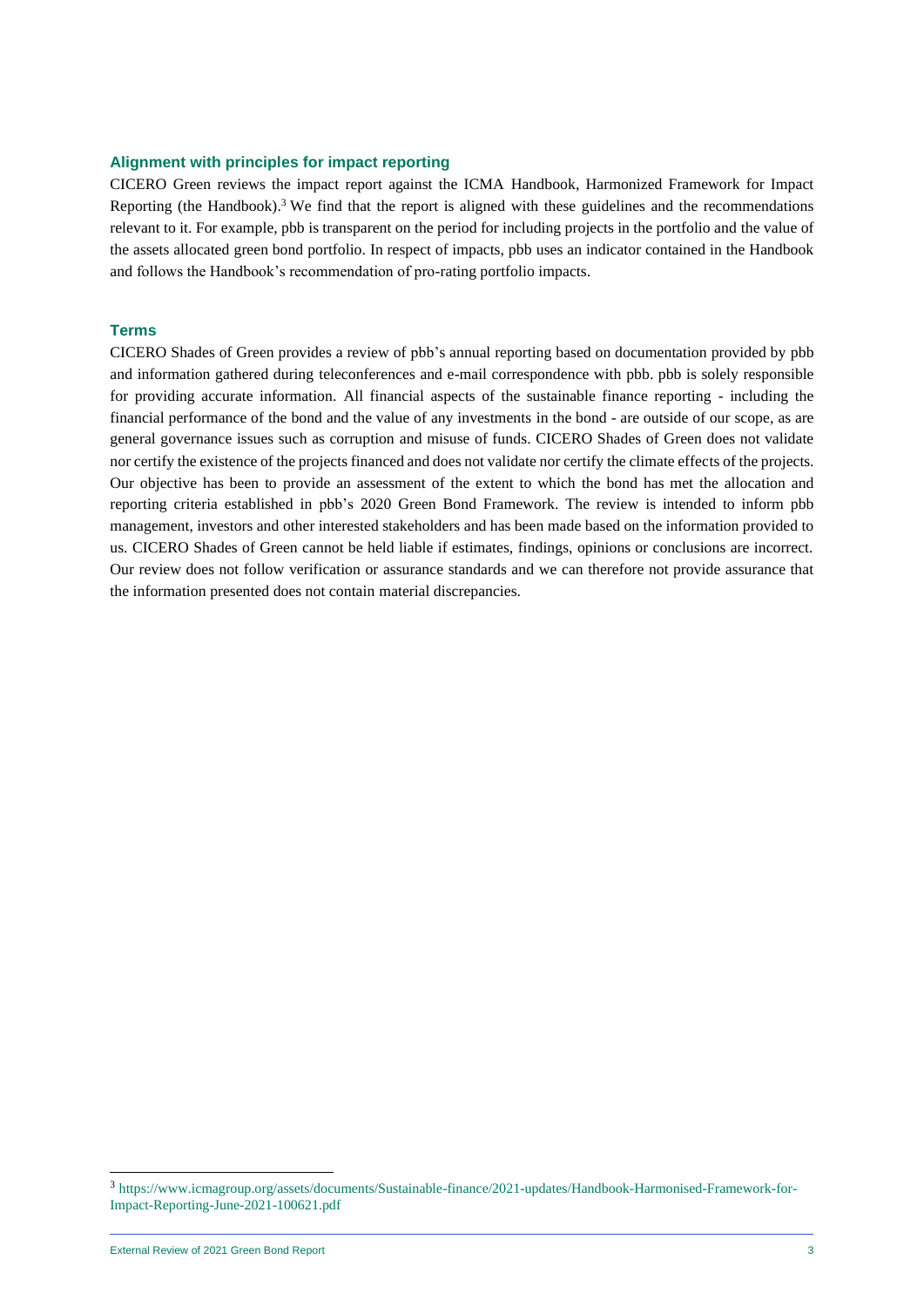

### **Detailed Review**

| Category                  | Description                                                                                                                                                                                                                                                 | Review against framework criteria                                                                                                                                                                                                                                                                                                                                                                                                                                                                                                                                                                                                                                                                                                                                                                                                                                              | <b>Impact Metrics</b>                                                                         | Relevance of metrics                                                                                                                                                                                                                   | Transparency considerations                                                                                                                                                                                                                                                                                                                                                                                                                                                                                                                                                                                                                                                                                                     |
|---------------------------|-------------------------------------------------------------------------------------------------------------------------------------------------------------------------------------------------------------------------------------------------------------|--------------------------------------------------------------------------------------------------------------------------------------------------------------------------------------------------------------------------------------------------------------------------------------------------------------------------------------------------------------------------------------------------------------------------------------------------------------------------------------------------------------------------------------------------------------------------------------------------------------------------------------------------------------------------------------------------------------------------------------------------------------------------------------------------------------------------------------------------------------------------------|-----------------------------------------------------------------------------------------------|----------------------------------------------------------------------------------------------------------------------------------------------------------------------------------------------------------------------------------------|---------------------------------------------------------------------------------------------------------------------------------------------------------------------------------------------------------------------------------------------------------------------------------------------------------------------------------------------------------------------------------------------------------------------------------------------------------------------------------------------------------------------------------------------------------------------------------------------------------------------------------------------------------------------------------------------------------------------------------|
| Green<br><b>Buildings</b> | Investments in<br>buildings which<br>achieve certain<br>environmental<br>certifications<br>(BREEAM Very<br>Good or above,<br>LEED Gold or<br>above, etc) or<br>achieve a certain<br>energy<br>performance, as<br>set out in the<br>Green Bond<br>Framework. | No discrepancies identified<br>According to information provided by<br>$\bullet$<br>pbb, all buildings have energy<br>performance below the allowed level<br>(whether or not they also have an<br>environmental certification). This is in<br>accordance with pbb's statement<br>during the SPO process that it would<br>likely screen out buildings with<br>certifications but high energy<br>consumption, and we welcome that pbb<br>has implemented the Green Bond<br>Framework in this way.<br>During the SPO process, pbb informed<br>us that around 80-85% of proceeds<br>were expected to re-finance existing<br>loans and around 15-20% were<br>expected to be used for new loans. This<br>has been the case, according to pbb.<br>According to pbb, only existing<br>$\bullet$<br>buildings have been financed, rather<br>than refurbishments or new<br>developments. | Estimated ex-ante<br>annual<br>reduced/avoided<br>GHG emissions in<br>tons CO <sub>2</sub> e. | Metric provides a good<br>$\checkmark$<br>indication of the<br>environmental impact of<br>the investment.<br>The metric is commonly<br>used in green bond<br>reporting and is in line<br>with core indicators in the<br>ICMA Handbook. | As noted in our SPO, the<br>ambition of each building<br>depends on its<br>performance compared to<br>the regulatory<br>requirements in the<br>jurisdiction. By using<br>local benchmarks, pbb<br>ensures impacts more<br>accurately reflects the<br>level of ambition.<br>pbb is transparent on its<br>overarching methodology,<br>though as it reports on a<br>portfolio basis it does not<br>set out line by line<br>calculations or individual<br>benchmarks explicitly. In<br>the future it may consider<br>disclosing its line-by-line<br>calculations or some<br>prominent examples.<br>Ex-ante reporting relies<br>✓<br>on estimates and<br>assumptions. pbb may in<br>the future consider<br>verifying impacts ex-post |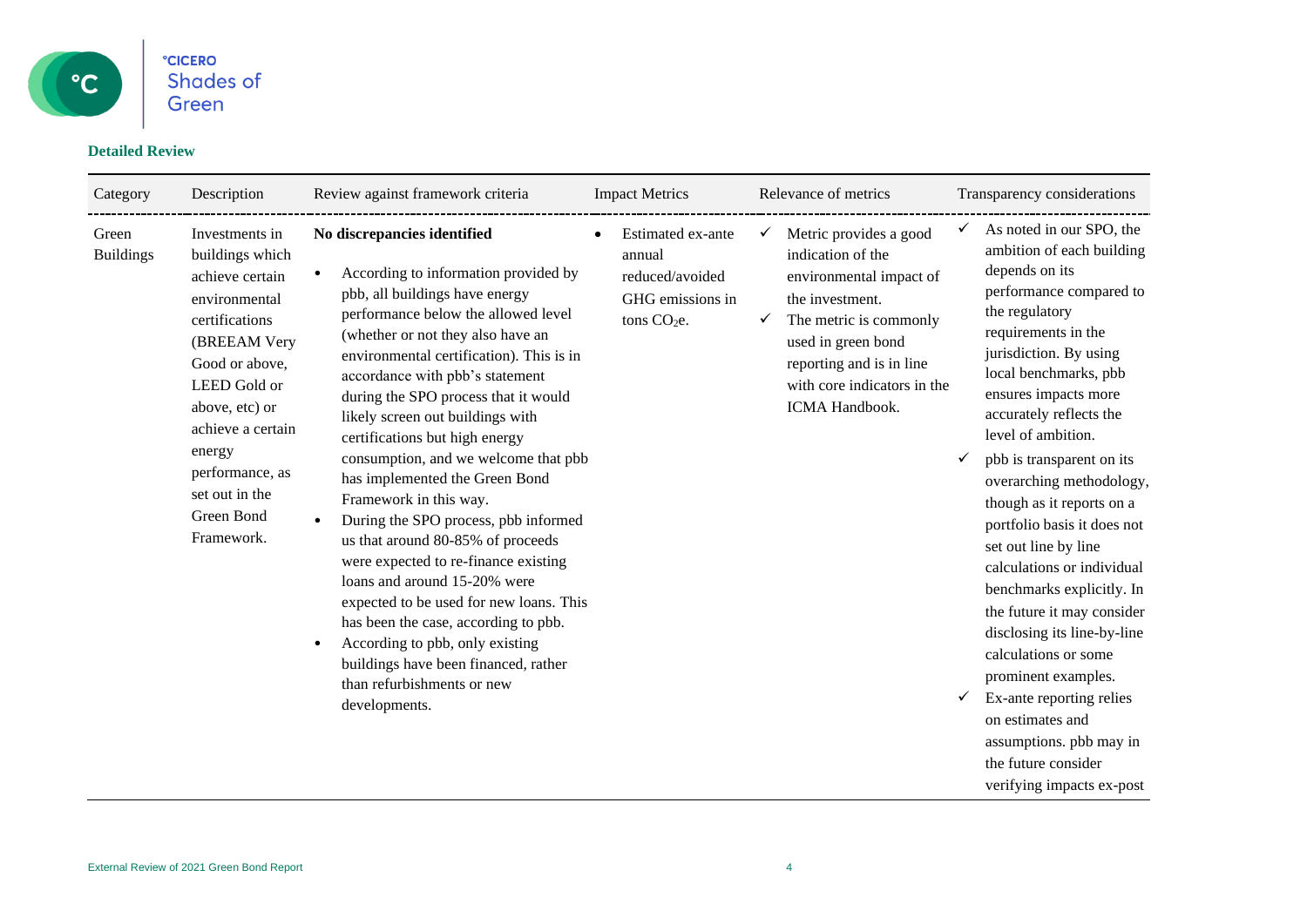for a sample of buildings, to ensure accuracy.